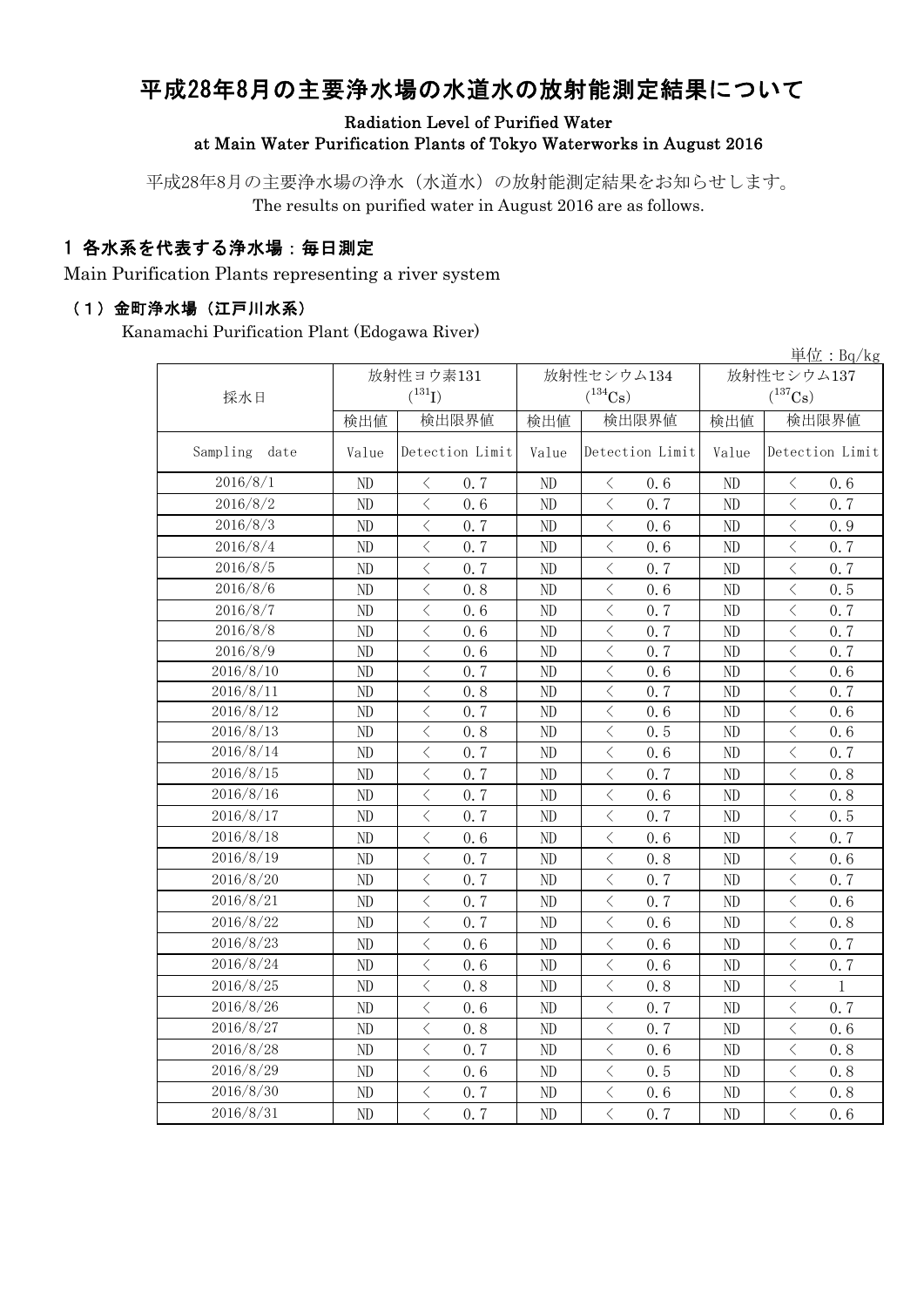### (2)朝霞浄水場 (荒川水系)

Asaka Purification Plant (Arakawa River)

単位:Bq/kg

| 採水日           | 放射性ヨウ素131<br>$(^{131}I)$ |                                                 |  | 放射性セシウム134<br>$(^{134}Cs)$ |                                          |                 | 放射性セシウム137<br>$(^{137}Cs)$ |                                                                                                                                                               |                 |
|---------------|--------------------------|-------------------------------------------------|--|----------------------------|------------------------------------------|-----------------|----------------------------|---------------------------------------------------------------------------------------------------------------------------------------------------------------|-----------------|
|               | 検出値                      | 検出限界値                                           |  | 検出値                        | 検出限界値                                    |                 | 検出値                        | 検出限界値                                                                                                                                                         |                 |
| Sampling date | Value                    | Detection Limit                                 |  | Value                      |                                          | Detection Limit | Value                      |                                                                                                                                                               | Detection Limit |
| 2016/8/1      | ND                       | 0.6<br>$\langle$                                |  | ND                         | $\lt$                                    | 0, 7            | ND                         | $\langle$                                                                                                                                                     | 0.8             |
| 2016/8/2      | ND                       | $\langle$<br>0, 6                               |  | ND                         | $\langle$                                | 0, 6            | ND                         | $\langle$                                                                                                                                                     | 0.6             |
| 2016/8/3      | ND                       | $\langle$<br>0.5                                |  | ND                         | $\langle$                                | 0.7             | ND                         | $\lt$                                                                                                                                                         | 0.7             |
| 2016/8/4      | ND                       | $\langle$<br>0.6                                |  | ND                         | $\overline{\left\langle \right\rangle }$ | 0.7             | ND                         | $\langle$                                                                                                                                                     | 0.5             |
| 2016/8/5      | ND                       | $\lt$<br>0.7                                    |  | ND                         | $\,$ $\,$ $\,$                           | 0.5             | ND                         | $\lt$                                                                                                                                                         | 0.5             |
| 2016/8/6      | ND                       | $\langle$<br>0.9                                |  | ND                         | $\langle$                                | 0.6             | ND                         | $\langle$                                                                                                                                                     | 0.7             |
| 2016/8/7      | ND                       | $\hspace{0.5cm}\big\langle$<br>0.8              |  | ND                         | $\, <\,$                                 | 0.7             | ND                         | $\lt$                                                                                                                                                         | 0.9             |
| 2016/8/8      | ND                       | $\lt$<br>0.7                                    |  | ND                         | $\, <\,$                                 | 0.5             | ND                         | $\, <\,$                                                                                                                                                      | 0.7             |
| 2016/8/9      | ND                       | $\lt$<br>0.6                                    |  | ND                         | $\langle$                                | 0.7             | ND                         | $\langle$                                                                                                                                                     | 0.7             |
| 2016/8/10     | ND                       | $\lt$<br>0.6                                    |  | ND                         | $\langle$                                | 0.6             | ND                         | $\lt$                                                                                                                                                         | 0.5             |
| 2016/8/11     | ND                       | $\langle$<br>0.7                                |  | ND                         | $\langle$                                | 0.6             | ND                         | $\langle$                                                                                                                                                     | 0.6             |
| 2016/8/12     | ND                       | $\langle$<br>0.8                                |  | ND                         | $\langle$                                | 0.5             | ND                         | $\langle$                                                                                                                                                     | 0.7             |
| 2016/8/13     | ND                       | $\lt$<br>0.9                                    |  | ND                         | $\lt$                                    | 0.7             | $\rm ND$                   | $\langle$                                                                                                                                                     | 0.7             |
| 2016/8/14     | ND                       | $\langle$<br>0.7                                |  | ND                         | $\lt$                                    | 0.7             | ND                         | $\langle$                                                                                                                                                     | 0.7             |
| 2016/8/15     | ND                       | $\langle$<br>0.8                                |  | ND                         | $\lt$                                    | 0.7             | ND                         | $\langle$                                                                                                                                                     | 0.8             |
| 2016/8/16     | ND                       | $\langle$<br>0.7                                |  | $\rm ND$                   | $\overline{\left\langle \right\rangle }$ | 0.6             | ND                         | $\langle$                                                                                                                                                     | 0.8             |
| 2016/8/17     | ND                       | $\langle$<br>0.8                                |  | ND                         | $\langle$                                | 0.7             | ND                         | $\langle$                                                                                                                                                     | 0.7             |
| 2016/8/18     | ND                       | $\overline{\left\langle \right\rangle }$<br>0.7 |  | ND                         | $\overline{\left\langle \right\rangle }$ | 0.6             | ND                         | $\overline{\left\langle \right. }% ,\left\langle \overline{\left\langle \right. }% ,\left\langle \overline{\left\langle \right\rangle }\right\rangle \right.$ | 0.6             |
| 2016/8/19     | ND                       | $\langle$<br>0, 6                               |  | ND                         | $\langle$                                | 0.7             | ND                         | $\langle$                                                                                                                                                     | 0.8             |
| 2016/8/20     | ND                       | $\langle$<br>0.7                                |  | ND                         | $\langle$                                | 0.7             | ND                         | $\lt$                                                                                                                                                         | 0.7             |
| 2016/8/21     | ND                       | $\langle$<br>0.7                                |  | ND                         | $\overline{\left\langle \right\rangle }$ | 0.6             | $\rm ND$                   | $\langle$                                                                                                                                                     | 0.7             |
| 2016/8/22     | ND                       | $\langle$<br>0.6                                |  | ND                         | $\overline{\left\langle \right\rangle }$ | 0.6             | ND                         | $\langle$                                                                                                                                                     | 0.6             |
| 2016/8/23     | ND                       | $\lt$<br>0.6                                    |  | ND                         | $\lt$                                    | 0.7             | ND                         | $\lt$                                                                                                                                                         | 0.7             |
| 2016/8/24     | ND                       | $\lt$<br>0.8                                    |  | ND                         | $\lt$                                    | 0.5             | ND                         | $\lt$                                                                                                                                                         | 0.9             |
| 2016/8/25     | ND                       | $\lt$<br>0.6                                    |  | ND                         | $\langle$                                | 0.7             | ND                         | $\lt$                                                                                                                                                         | 0.6             |
| 2016/8/26     | ND                       | $\lt$<br>0.7                                    |  | $\rm ND$                   | $\langle$                                | 0.7             | $\rm ND$                   | $\,$ $\,$ $\,$                                                                                                                                                | 0, 6            |
| 2016/8/27     | ND                       | $\langle$<br>0.8                                |  | ND                         | $\langle$                                | 0.6             | ND                         | $\langle$                                                                                                                                                     | 0.5             |
| 2016/8/28     | ND                       | $\langle$<br>0.7                                |  | ND                         | $\langle$                                | 0.7             | ND                         | $\langle$                                                                                                                                                     | 0.7             |
| 2016/8/29     | ND                       | $\langle$<br>0.6                                |  | ND                         | $\langle$                                | 0.7             | ND                         | $\langle$                                                                                                                                                     | 0.8             |
| 2016/8/30     | ND                       | $\, <\,$<br>0.7                                 |  | ND                         | $\, <\,$                                 | 0.7             | ND                         | $\langle$                                                                                                                                                     | 0.6             |
| 2016/8/31     | ND                       | $\langle$<br>0.7                                |  | $\rm ND$                   | $\langle$                                | 0.6             | $\rm ND$                   | $\overline{\left\langle \right\rangle }$                                                                                                                      | 0.8             |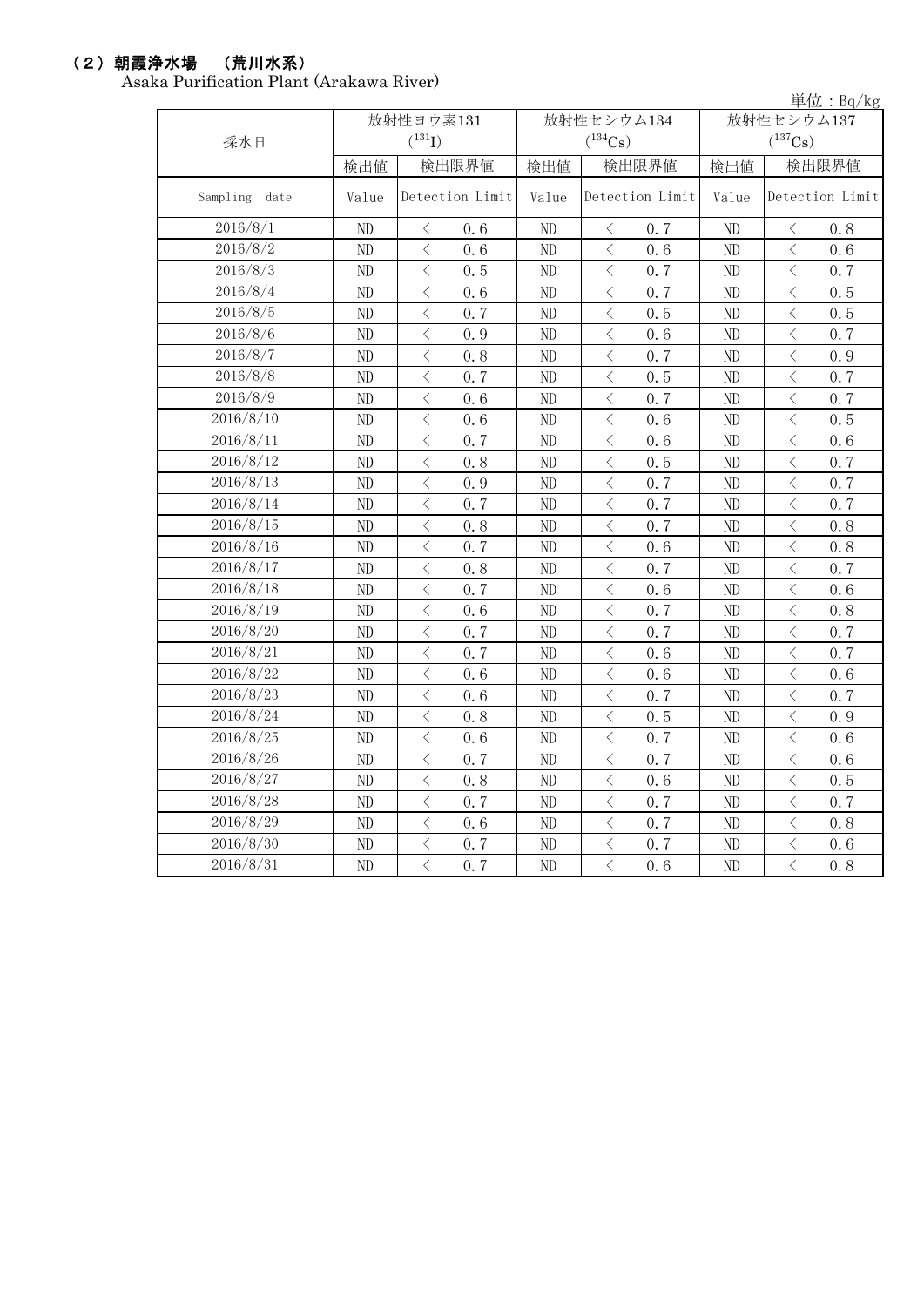# (3)小作浄水場 (多摩川水系)

Ozaku Purification Plant (Tamagawa River)

|               |           |                                          |                 |                |                                                                                                                                                               |                 |            |                                                                                                                                                               | 単位: Bq/kg       |  |
|---------------|-----------|------------------------------------------|-----------------|----------------|---------------------------------------------------------------------------------------------------------------------------------------------------------------|-----------------|------------|---------------------------------------------------------------------------------------------------------------------------------------------------------------|-----------------|--|
|               | 放射性ヨウ素131 |                                          |                 |                | 放射性セシウム134                                                                                                                                                    |                 | 放射性セシウム137 |                                                                                                                                                               |                 |  |
| 採水日           |           | $(^{131}I)$                              |                 |                | $(^{134}Cs)$                                                                                                                                                  |                 |            | $(^{137}Cs)$                                                                                                                                                  |                 |  |
|               | 検出値       |                                          | 検出限界値           | 検出値            |                                                                                                                                                               | 検出限界値           | 検出値        |                                                                                                                                                               | 検出限界値           |  |
| Sampling date | Value     |                                          | Detection Limit | Value          |                                                                                                                                                               | Detection Limit | Value      |                                                                                                                                                               | Detection Limit |  |
| 2016/8/1      | ND        | $\lt$                                    | 0.7             | ND             | $\lt$                                                                                                                                                         | 0.6             | ND         | $\lt$                                                                                                                                                         | 0.6             |  |
| 2016/8/2      | ND        | $\, <\,$                                 | 0.6             | $\rm ND$       | $\langle$                                                                                                                                                     | 0.6             | ND         | $\, \zeta \,$                                                                                                                                                 | 0.7             |  |
| 2016/8/3      | ND        | $\lt$                                    | 0.5             | ND             | $\langle$                                                                                                                                                     | 0.5             | ND         | $\langle$                                                                                                                                                     | 0.7             |  |
| 2016/8/4      | ND        | $\lt$                                    | 0.7             | ND             | $\lt$                                                                                                                                                         | 0.6             | ND         | $\lt$                                                                                                                                                         | 0.6             |  |
| 2016/8/5      | ND        | $\lt$                                    | 0.6             | ND             | $\lt$                                                                                                                                                         | 0.8             | ND         | $\lt$                                                                                                                                                         | 0.7             |  |
| 2016/8/6      | ND        | $\langle$                                | 0.8             | ND             | $\langle$                                                                                                                                                     | 0.6             | ND         | $\langle$                                                                                                                                                     | 0.7             |  |
| 2016/8/7      | ND        | $\langle$                                | 0.7             | ND             | $\langle$                                                                                                                                                     | 0.6             | ND         | $\langle$                                                                                                                                                     | 0.6             |  |
| 2016/8/8      | ND        | $\lt$                                    | 0.7             | ND             | $\langle$                                                                                                                                                     | 0.8             | ND         | $\lt$                                                                                                                                                         | 0.7             |  |
| 2016/8/9      | ND        | $\langle$                                | 0.7             | N <sub>D</sub> | $\, \zeta \,$                                                                                                                                                 | 0.7             | ND         | $\, \zeta \,$                                                                                                                                                 | 0.6             |  |
| 2016/8/10     | ND        | $\langle$                                | 0.7             | ND             | $\langle$                                                                                                                                                     | 0.6             | ND         | $\langle$                                                                                                                                                     | 0.6             |  |
| 2016/8/11     | ND        | $\langle$                                | 0.6             | ND             | $\lt$                                                                                                                                                         | 0.5             | ND         | $\,$ $\,$ $\,$                                                                                                                                                | 0.6             |  |
| 2016/8/12     | ND        | $\langle$                                | 0.7             | ND             | $\langle$                                                                                                                                                     | 0.7             | ND         | $\,$ $\,$ $\,$                                                                                                                                                | 0.7             |  |
| 2016/8/13     | ND        | $\langle$                                | 0.8             | ND             | $\langle$                                                                                                                                                     | 0.7             | ND         | $\langle$                                                                                                                                                     | 0.6             |  |
| 2016/8/14     | ND        | $\langle$                                | 0.8             | ND             | $\langle$                                                                                                                                                     | 0.8             | ND         | $\lt$                                                                                                                                                         | 0.8             |  |
| 2016/8/15     | ND        | $\langle$                                | 0.6             | ND             | $\lt$                                                                                                                                                         | 0.6             | ND         | $\,$ $\,$ $\,$                                                                                                                                                | 0.8             |  |
| 2016/8/16     | ND        | $\langle$                                | 0.6             | ND             | $\langle$                                                                                                                                                     | 0.7             | ND         | $\langle$                                                                                                                                                     | 0.9             |  |
| 2016/8/17     | ND        | $\overline{\left\langle \right\rangle }$ | 0.7             | ND             | $\lt$                                                                                                                                                         | 0.6             | ND         | $\overline{\left\langle \right\rangle }$                                                                                                                      | 0.6             |  |
| 2016/8/18     | ND        | $\overline{\left\langle \right\rangle }$ | 0.8             | ND             | $\overline{\left\langle \right\rangle }$                                                                                                                      | 0.7             | ND         | $\langle$                                                                                                                                                     | 0.7             |  |
| 2016/8/19     | ND        | $\overline{\left\langle \right\rangle }$ | 0.6             | ND             | $\overline{\left\langle \right\rangle }$                                                                                                                      | 0.6             | ND         | $\overline{\left\langle \right\rangle }$                                                                                                                      | 0.7             |  |
| 2016/8/20     | ND        | $\,$ $\,$ $\,$                           | 0.7             | ND             | $\langle$                                                                                                                                                     | 0.6             | ND         | $\,$ $\,$ $\,$                                                                                                                                                | 0.7             |  |
| 2016/8/21     | ND        | $\lt$                                    | 0.8             | ND             | $\lt$                                                                                                                                                         | 0.6             | ND         | $\langle$                                                                                                                                                     | 0.7             |  |
| 2016/8/22     | ND        | $\overline{\left\langle \right\rangle }$ | 0, 6            | ND             | $\langle$                                                                                                                                                     | 0.6             | ND         | $\langle$                                                                                                                                                     | 0.7             |  |
| 2016/8/23     | ND        | $\langle$                                | 0.7             | ND             | $\hspace{0.5cm}\big\langle$                                                                                                                                   | 0.6             | ND         | $\hspace{0.5cm}\big\langle$                                                                                                                                   | 0.6             |  |
| 2016/8/24     | ND        | $\langle$                                | 0.6             | ND             | $\langle$                                                                                                                                                     | 0.7             | ND         | $\,$ $\,$ $\,$                                                                                                                                                | 0.5             |  |
| 2016/8/25     | ND        | $\overline{\left\langle \right\rangle }$ | 0.6             | ND             | $\overline{\left\langle \right. }% ,\left\langle \overline{\left\langle \right. }% ,\left\langle \overline{\left\langle \right\rangle }\right\rangle \right.$ | 0.7             | ND         | $\overline{\left\langle \right. }% ,\left\langle \overline{\left\langle \right. }% ,\left\langle \overline{\left\langle \right\rangle }\right\rangle \right.$ | 0.7             |  |
| 2016/8/26     | ND        | $\overline{\left\langle \right\rangle }$ | 0.7             | ND             | $\overline{\left\langle \right\rangle }$                                                                                                                      | 0.7             | ND         | $\overline{\left\langle \right\rangle }$                                                                                                                      | 0.8             |  |
| 2016/8/27     | ND        | $\lt$                                    | 0.8             | ND             | $\langle$                                                                                                                                                     | 0.7             | ND         | $\langle$                                                                                                                                                     | 0.7             |  |
| 2016/8/28     | ND        | $\overline{\left\langle \right\rangle }$ | 0.9             | ND             | $\overline{\left\langle \right\rangle }$                                                                                                                      | 0.5             | ND         | $\overline{\left\langle \right\rangle }$                                                                                                                      | 0.7             |  |
| 2016/8/29     | ND        | $\, <\,$                                 | 0.6             | ND             | $\langle$                                                                                                                                                     | 0.6             | ND         | $\, <\,$                                                                                                                                                      | 0.7             |  |
| 2016/8/30     | ND        | $\langle$                                | 0.6             | ND             | $\,$ $\,$ $\,$                                                                                                                                                | 0.7             | ND         | $\, \zeta \,$                                                                                                                                                 | 0.7             |  |
| 2016/8/31     | ND        | $\langle$                                | 0.7             | ND             | $\langle$                                                                                                                                                     | 0.7             | ND         | $\overline{\left\langle \right\rangle }$                                                                                                                      | 0.6             |  |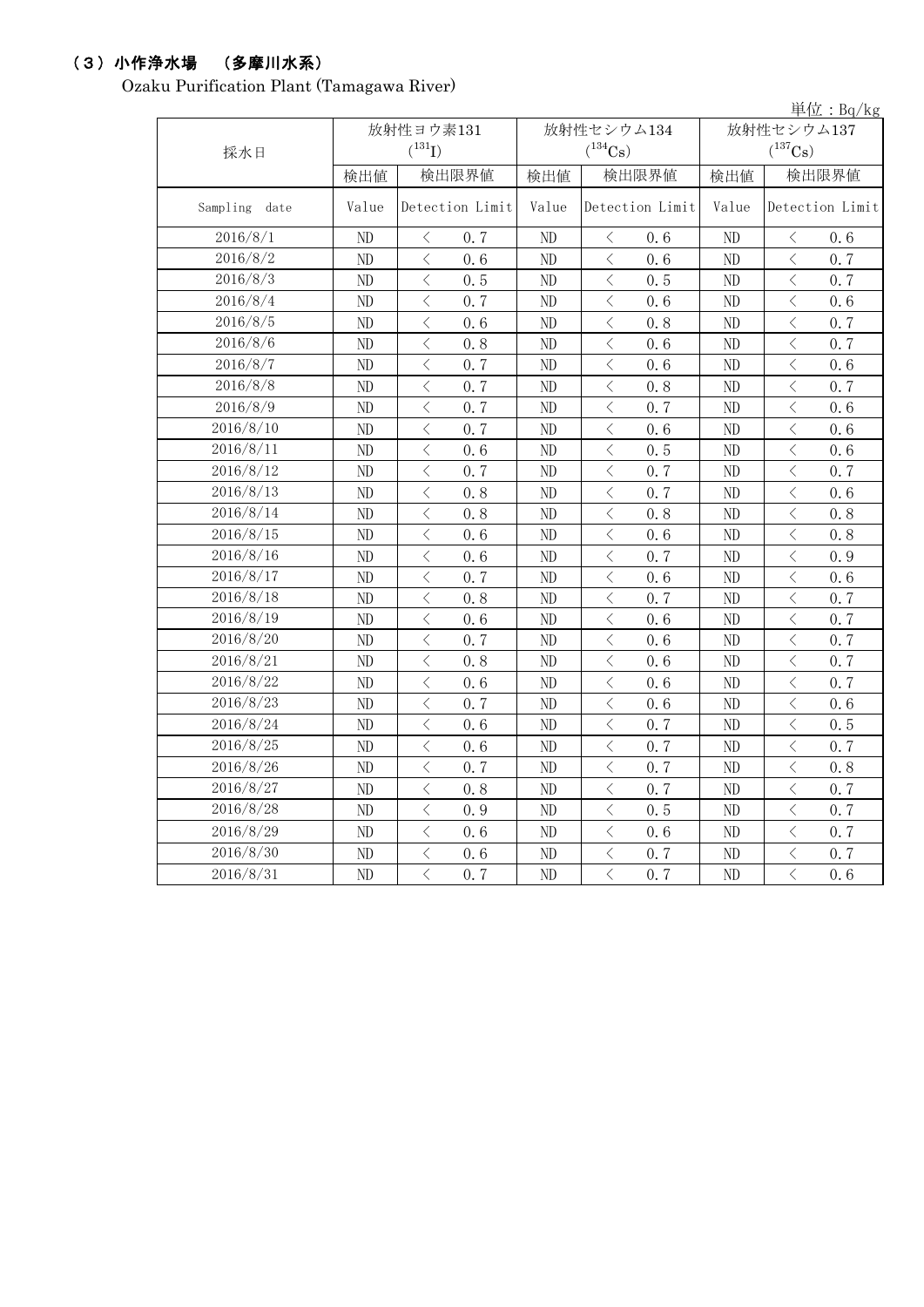## (4)東村山浄水場 (多摩川・荒川水系)

Higashi-murayama Purification Plant (Tamagawa・Arakawa River)

|               |       |                                                  |       |                           |            | 単位: $Bq/kg$                                     |  |
|---------------|-------|--------------------------------------------------|-------|---------------------------|------------|-------------------------------------------------|--|
|               |       | 放射性ヨウ素131                                        |       | 放射性セシウム134                | 放射性セシウム137 |                                                 |  |
| 採水日           |       | $(^{131}I)$                                      |       | $(^{134}Cs)$              |            | $(^{137}\mathrm{Cs})$                           |  |
|               | 検出値   | 検出限界値                                            | 検出値   | 検出限界値                     | 検出値        | 検出限界値                                           |  |
| Sampling date | Value | Detection Limit                                  | Value | Detection Limit           | Value      | Detection Limit                                 |  |
| 2016/8/1      | ND    | $\lt$<br>0.8                                     | ND    | $\lt$<br>0.6              | ND         | $\lt$<br>0.6                                    |  |
| 2016/8/2      | ND    | $\lt$<br>0.6                                     | ND    | $\langle$<br>0.7          | ND         | $\langle$<br>0, 6                               |  |
| 2016/8/3      | ND    | $\,$ $\,$ $\,$<br>0.7                            | ND    | $\,$ $\,$ $\,$<br>0.7     | ND         | 0.7<br>$\lt$                                    |  |
| 2016/8/4      | ND    | $\lt$<br>0.8                                     | ND    | $\lt$<br>0.7              | ND         | $\lt$<br>0.5                                    |  |
| 2016/8/5      | ND    | $\langle$<br>0.6                                 | ND    | $\langle$<br>0.7          | $\rm ND$   | $\langle$<br>0.5                                |  |
| 2016/8/6      | ND    | $\lt$<br>0.8                                     | ND    | $\lt$<br>0.5              | ND         | $\lt$<br>0.7                                    |  |
| 2016/8/7      | ND    | $\,$ $\,$ $\,$<br>0.7                            | ND    | $\,$ $\,$ $\,$<br>0.5     | ND         | $\lt$<br>0.7                                    |  |
| 2016/8/8      | ND    | $\lt$<br>0, 7                                    | ND    | $\langle$<br>0.6          | ND         | 0.7<br>$\langle$                                |  |
| 2016/8/9      | ND    | $\lt$<br>0.6                                     | ND    | $\lt$<br>0.6              | ND         | $\lt$<br>0, 6                                   |  |
| 2016/8/10     | ND    | $\lt$<br>0.6                                     | ND    | $\hspace{0.5cm} <$<br>0.7 | ND         | $\lt$<br>0.6                                    |  |
| 2016/8/11     | ND    | $\langle$<br>0.8                                 | ND    | $\langle$<br>0.6          | ND         | $\langle$<br>0.6                                |  |
| 2016/8/12     | ND    | $\lt$<br>0.7                                     | ND    | $\lt$<br>0.7              | ND         | $\lt$<br>0.9                                    |  |
| 2016/8/13     | ND    | $\lt$<br>0.7                                     | ND    | $\hspace{0.5cm} <$<br>0.7 | ND         | 0.7<br>$\lt$                                    |  |
| 2016/8/14     | ND    | $\langle$<br>0.8                                 | ND    | $\lt$<br>0.5              | ND         | $\langle$<br>0.7                                |  |
| 2016/8/15     | ND    | $\lt$<br>0.6                                     | ND    | $\langle$<br>0.6          | ND         | $\lt$<br>0.8                                    |  |
| 2016/8/16     | ND    | $\lt$<br>0.6                                     | ND    | $\lt$<br>0.7              | ND         | 0.8<br>ぐ                                        |  |
| 2016/8/17     | ND    | $\lt$<br>0.6                                     | ND    | $\lt$<br>0.6              | $\rm ND$   | $\langle$<br>0.7                                |  |
| 2016/8/18     | ND    | $\langle$<br>0.7                                 | ND    | $\langle$<br>0.5          | ND         | $\langle$<br>0.6                                |  |
| 2016/8/19     | ND    | $\langle$<br>0.6                                 | ND    | $\lt$<br>0.6              | ND         | $\langle$<br>0.7                                |  |
| 2016/8/20     | ND    | $\langle$<br>0.8                                 | ND    | $\,$ $\,$ $\,$<br>0.6     | ND         | $\langle$<br>0.7                                |  |
| 2016/8/21     | ND    | $\hspace{0.5cm}\big\langle$<br>0.7               | ND    | $\lt$<br>0.7              | ND         | $\langle$<br>0.8                                |  |
| 2016/8/22     | ND    | $\langle$<br>0.7                                 | ND    | $\,$ $\,$ $\,$<br>0.7     | ND         | $\,$ $\,$ $\,$<br>0.8                           |  |
| 2016/8/23     | ND    | $\,$ $\,$ $\,$<br>0.6                            | ND    | $\lt$<br>0.7              | ND         | $\,$ $\,$ $\,$<br>0.7                           |  |
| 2016/8/24     | ND    | $\lt$<br>0.6                                     | ND    | $\langle$<br>0.7          | ND         | $\langle$<br>0.9                                |  |
| 2016/8/25     | ND    | $\lt$<br>0.7                                     | ND    | $\langle$<br>0.6          | ND         | $\langle$<br>0.7                                |  |
| 2016/8/26     | ND    | $\lt$<br>0.6                                     | ND    | $\langle$<br>0.6          | ND         | 0.8<br>ぐ                                        |  |
| 2016/8/27     | ND    | $\lt$<br>0.7                                     | ND    | $\lt$<br>0, 7             | ND         | $\lt$<br>0.6                                    |  |
| 2016/8/28     | ND    | $\lt$<br>0.7                                     | ND    | $\langle$<br>0, 7         | ND         | 0, 7<br>$\langle$                               |  |
| 2016/8/29     | ND    | $\lt$<br>0.7                                     | ND    | $\langle$<br>0.6          | ND         | $\lt$<br>0.7                                    |  |
| 2016/8/30     | ND    | $\lt$<br>0.8                                     | ND    | $\lt$<br>0.7              | ND         | $\lt$<br>0.6                                    |  |
| 2016/8/31     | ND    | $\overline{\left\langle \right\rangle }$<br>0, 7 | ND    | $\,$ $\,$ $\,$<br>0.7     | ND         | $\overline{\left\langle \right\rangle }$<br>0.7 |  |
|               |       |                                                  |       |                           |            |                                                 |  |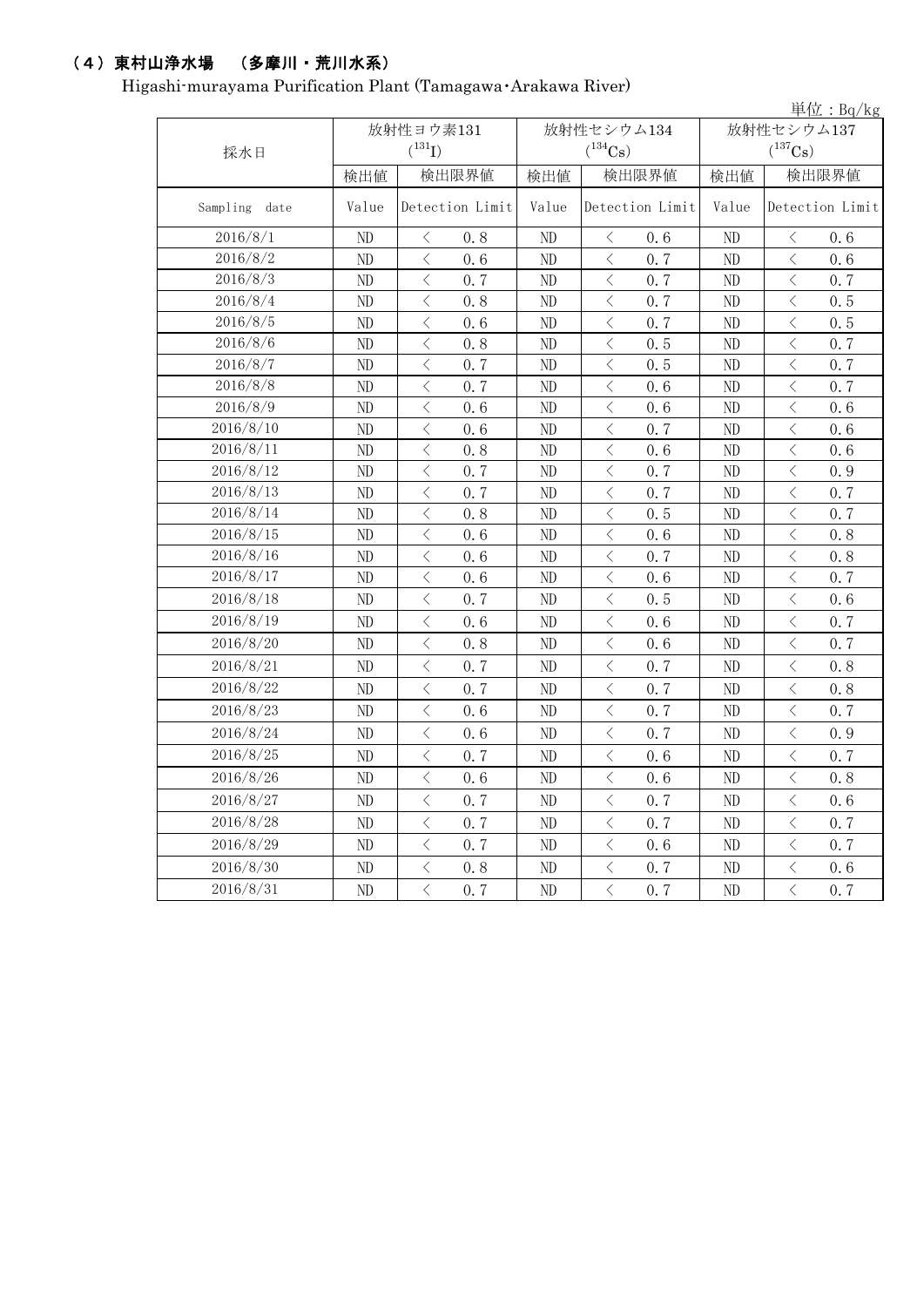# (5)長沢浄水場 (相模川水系)

Nagasawa Purification Plant (Sagamigawa River)

|               |       |                                                                                                                                                                                                                                                                                                                                                                                                                                                                   |                 |              |                                                                                       |      |                       |                                                                                                                                                                                                                                                                                                                                                                                                                                                                   | 早位: $Bq/kg$ |  |
|---------------|-------|-------------------------------------------------------------------------------------------------------------------------------------------------------------------------------------------------------------------------------------------------------------------------------------------------------------------------------------------------------------------------------------------------------------------------------------------------------------------|-----------------|--------------|---------------------------------------------------------------------------------------|------|-----------------------|-------------------------------------------------------------------------------------------------------------------------------------------------------------------------------------------------------------------------------------------------------------------------------------------------------------------------------------------------------------------------------------------------------------------------------------------------------------------|-------------|--|
|               |       | 放射性ヨウ素131                                                                                                                                                                                                                                                                                                                                                                                                                                                         |                 |              | 放射性セシウム134                                                                            |      | 放射性セシウム137            |                                                                                                                                                                                                                                                                                                                                                                                                                                                                   |             |  |
| 採水日           |       | $({}^{131}\mathrm{I})$                                                                                                                                                                                                                                                                                                                                                                                                                                            |                 | $(^{134}Cs)$ |                                                                                       |      | $(^{137}\mathrm{Cs})$ |                                                                                                                                                                                                                                                                                                                                                                                                                                                                   |             |  |
|               | 検出値   | 検出限界値                                                                                                                                                                                                                                                                                                                                                                                                                                                             |                 | 検出値<br>検出限界値 |                                                                                       | 検出値  | 検出限界値                 |                                                                                                                                                                                                                                                                                                                                                                                                                                                                   |             |  |
| Sampling date | Value |                                                                                                                                                                                                                                                                                                                                                                                                                                                                   | Detection Limit |              | Detection Limit                                                                       |      | Value                 | Detection Limit                                                                                                                                                                                                                                                                                                                                                                                                                                                   |             |  |
| 2016/8/1      | ND    | $\lt$                                                                                                                                                                                                                                                                                                                                                                                                                                                             | 0.7             | ND           | $\langle$                                                                             | 0.6  | ND                    | $\langle$                                                                                                                                                                                                                                                                                                                                                                                                                                                         | 0.6         |  |
| 2016/8/2      | ND    | $\overline{\left\langle \right\rangle }$                                                                                                                                                                                                                                                                                                                                                                                                                          | 0.7             | ND           | $\langle$                                                                             | 0, 7 | ND                    | $\overline{\left\langle \right\rangle }$                                                                                                                                                                                                                                                                                                                                                                                                                          | 0.7         |  |
| 2016/8/3      | ND    | $\langle$                                                                                                                                                                                                                                                                                                                                                                                                                                                         | 0.7             | ND           | $\langle$                                                                             | 0.6  | ND                    | $\langle$                                                                                                                                                                                                                                                                                                                                                                                                                                                         | 0.8         |  |
| 2016/8/4      | ND    | $\lt$                                                                                                                                                                                                                                                                                                                                                                                                                                                             | 0.6             | ND           | $\langle$                                                                             | 0.8  | ND                    | $\langle$                                                                                                                                                                                                                                                                                                                                                                                                                                                         | 0.8         |  |
| 2016/8/5      | ND    | $\langle$                                                                                                                                                                                                                                                                                                                                                                                                                                                         | 0.7             | ND           | $\langle$                                                                             | 0.6  | ND                    | $\lt$                                                                                                                                                                                                                                                                                                                                                                                                                                                             | 0.7         |  |
| 2016/8/6      | ND    | $\langle$                                                                                                                                                                                                                                                                                                                                                                                                                                                         | 0.7             | ND           | $\langle$                                                                             | 0.6  | ND                    | $\langle$                                                                                                                                                                                                                                                                                                                                                                                                                                                         | 0.7         |  |
| 2016/8/7      | ND    | $\hspace{0.5cm}\mathopen{\begin{array}{c} \mathopen{\begin{array}{c} \mathopen{\hskip0.15cm}\mathbb{\begin{array}{c} \mathopen{\hskip0.15cm}\mathbb{\hskip0.15cm}\mathbb{\hskip0.15cm}\mathbb{\hskip0.15cm}\mathbb{\hskip0.15cm}\mathbb{\hskip0.15cm}\mathbb{\hskip0.15cm}\mathbb{\hskip0.15cm}\mathbb{\hskip0.15cm}\mathbb{\hskip0.15cm}\mathbb{\hskip0.15cm}\mathbb{\hskip0.15cm}\mathbb{\hskip0.15cm}\mathbb{\hskip0.15cm}\mathbb{\hskip0.15cm}\mathbb{\hskip$ | 0.7             | ND           | $\hspace{0.5cm}\big\langle$                                                           | 0.8  | ND                    | $\lt$                                                                                                                                                                                                                                                                                                                                                                                                                                                             | 0.8         |  |
| 2016/8/8      | ND    | $\lt$                                                                                                                                                                                                                                                                                                                                                                                                                                                             | 0.5             | ND           | $\langle$                                                                             | 0.6  | ND                    | $\lt$                                                                                                                                                                                                                                                                                                                                                                                                                                                             | 0.8         |  |
| 2016/8/9      | ND    | $\langle$                                                                                                                                                                                                                                                                                                                                                                                                                                                         | 0.8             | ND           | $\lt$                                                                                 | 0, 7 | ND                    | $\lt$                                                                                                                                                                                                                                                                                                                                                                                                                                                             | 0.7         |  |
| 2016/8/10     | ND    | $\langle$                                                                                                                                                                                                                                                                                                                                                                                                                                                         | 0.6             | ND           | $\lt$                                                                                 | 0.7  | ND                    | $\langle$                                                                                                                                                                                                                                                                                                                                                                                                                                                         | 0.7         |  |
| 2016/8/11     | ND    | $\lt$                                                                                                                                                                                                                                                                                                                                                                                                                                                             | 0.6             | ND           | $\lt$                                                                                 | 0.6  | ND                    | $\lt$                                                                                                                                                                                                                                                                                                                                                                                                                                                             | 0.7         |  |
| 2016/8/12     | ND    | $\langle$                                                                                                                                                                                                                                                                                                                                                                                                                                                         | 0.8             | ND           | $\langle$                                                                             | 0, 6 | ND                    | $\overline{\left\langle \right\rangle }$                                                                                                                                                                                                                                                                                                                                                                                                                          | 0, 7        |  |
| 2016/8/13     | ND    | $\lt$                                                                                                                                                                                                                                                                                                                                                                                                                                                             | 0.8             | ND           | $\lt$                                                                                 | 0.5  | ND                    | $\lt$                                                                                                                                                                                                                                                                                                                                                                                                                                                             | 0.7         |  |
| 2016/8/14     | ND    | $\,$ $\,$ $\,$                                                                                                                                                                                                                                                                                                                                                                                                                                                    | 0.8             | ND           | $\lt$                                                                                 | 0.6  | ND                    | $\langle$                                                                                                                                                                                                                                                                                                                                                                                                                                                         | 0, 7        |  |
| 2016/8/15     | ND    | $\langle$                                                                                                                                                                                                                                                                                                                                                                                                                                                         | 0.7             | ND           | $\langle$                                                                             | 0.6  | ND                    | $\langle$                                                                                                                                                                                                                                                                                                                                                                                                                                                         | 0, 6        |  |
| 2016/8/16     | ND    | $\langle$                                                                                                                                                                                                                                                                                                                                                                                                                                                         | 0.6             | ND           | $\langle$                                                                             | 0.8  | ND                    | $\langle$                                                                                                                                                                                                                                                                                                                                                                                                                                                         | 0.8         |  |
| 2016/8/17     | ND    | $\langle$                                                                                                                                                                                                                                                                                                                                                                                                                                                         | 0.6             | ND           | $\lt$                                                                                 | 0.7  | ND                    | $\langle$                                                                                                                                                                                                                                                                                                                                                                                                                                                         | 0.6         |  |
| 2016/8/18     | ND    | $\hspace{0.5cm}\mathopen{\begin{array}{c} \mathopen{\begin{array}{c} \mathopen{\hskip0.15cm}\mathbb{\begin{array}{c} \mathopen{\hskip0.15cm}\mathbb{\hskip0.15cm}\mathbb{\hskip0.15cm}\mathbb{\hskip0.15cm}\mathbb{\hskip0.15cm}\mathbb{\hskip0.15cm}\mathbb{\hskip0.15cm}\mathbb{\hskip0.15cm}\mathbb{\hskip0.15cm}\mathbb{\hskip0.15cm}\mathbb{\hskip0.15cm}\mathbb{\hskip0.15cm}\mathbb{\hskip0.15cm}\mathbb{\hskip0.15cm}\mathbb{\hskip0.15cm}\mathbb{\hskip$ | 0.6             | ND           | $\lt$                                                                                 | 0.8  | ND                    | ぐ                                                                                                                                                                                                                                                                                                                                                                                                                                                                 | 0.8         |  |
| 2016/8/19     | ND    | $\lt$                                                                                                                                                                                                                                                                                                                                                                                                                                                             | 0, 7            | ND           | $\lt$                                                                                 | 0.5  | ND                    | $\hspace{0.5cm}\mathopen{\begin{array}{c} \mathopen{\begin{array}{c} \mathopen{\hskip0.15cm}\mathbb{\begin{array}{c} \mathopen{\hskip0.15cm}\mathbb{\hskip0.15cm}\mathbb{\hskip0.15cm}\mathbb{\hskip0.15cm}\mathbb{\hskip0.15cm}\mathbb{\hskip0.15cm}\mathbb{\hskip0.15cm}\mathbb{\hskip0.15cm}\mathbb{\hskip0.15cm}\mathbb{\hskip0.15cm}\mathbb{\hskip0.15cm}\mathbb{\hskip0.15cm}\mathbb{\hskip0.15cm}\mathbb{\hskip0.15cm}\mathbb{\hskip0.15cm}\mathbb{\hskip$ | 0.8         |  |
| 2016/8/20     | ND    | $\lt$                                                                                                                                                                                                                                                                                                                                                                                                                                                             | 0.8             | ND           | $\hspace{0.1mm}\mathopen{\begin{array}{c}\mathopen{\frown}\end{array}}\hspace{0.1mm}$ | 0.5  | ND                    | $\lt$                                                                                                                                                                                                                                                                                                                                                                                                                                                             | 0.6         |  |
| 2016/8/21     | ND    | $\langle$                                                                                                                                                                                                                                                                                                                                                                                                                                                         | 0, 7            | ND           | $\langle$                                                                             | 0.7  | ND                    | $\langle$                                                                                                                                                                                                                                                                                                                                                                                                                                                         | 0.8         |  |
| 2016/8/22     | ND    | $\lt$                                                                                                                                                                                                                                                                                                                                                                                                                                                             | 0.7             | ND           | $\, < \,$                                                                             | 0.6  | ND                    | $\lt$                                                                                                                                                                                                                                                                                                                                                                                                                                                             | 0.6         |  |
| 2016/8/23     | ND    | $\lt$                                                                                                                                                                                                                                                                                                                                                                                                                                                             | 0.7             | ND           | $\hspace{0.5cm}\big\langle$                                                           | 0.6  | ND                    | $\langle$                                                                                                                                                                                                                                                                                                                                                                                                                                                         | 0.7         |  |
| 2016/8/24     | ND    | $\langle$                                                                                                                                                                                                                                                                                                                                                                                                                                                         | 0.6             | ND           | $\lt$                                                                                 | 0.6  | ND                    | $\langle$                                                                                                                                                                                                                                                                                                                                                                                                                                                         | 0.6         |  |
| 2016/8/25     | ND    | $\langle$                                                                                                                                                                                                                                                                                                                                                                                                                                                         | 0.7             | ND           | $\lt$                                                                                 | 0.6  | ND                    | $\lt$                                                                                                                                                                                                                                                                                                                                                                                                                                                             | 0.7         |  |
| 2016/8/26     | ND    | $\lt$                                                                                                                                                                                                                                                                                                                                                                                                                                                             | 0.7             | ND           | $\langle$                                                                             | 0.6  | ND                    | $\lt$                                                                                                                                                                                                                                                                                                                                                                                                                                                             | 0.7         |  |
| 2016/8/27     | ND    | $\langle$                                                                                                                                                                                                                                                                                                                                                                                                                                                         | 0.7             | ND           | $\langle$                                                                             | 0.6  | ND                    | $\hspace{0.5cm}\mathopen{\begin{array}{c} \mathopen{\begin{array}{c} \mathopen{\hskip0.15cm}\mathbb{\begin{array}{c} \mathopen{\hskip0.15cm}\mathbb{\hskip0.15cm}\mathbb{\hskip0.15cm}\mathbb{\hskip0.15cm}\mathbb{\hskip0.15cm}\mathbb{\hskip0.15cm}\mathbb{\hskip0.15cm}\mathbb{\hskip0.15cm}\mathbb{\hskip0.15cm}\mathbb{\hskip0.15cm}\mathbb{\hskip0.15cm}\mathbb{\hskip0.15cm}\mathbb{\hskip0.15cm}\mathbb{\hskip0.15cm}\mathbb{\hskip0.15cm}\mathbb{\hskip$ | 0.6         |  |
| 2016/8/28     | ND    | $\langle$                                                                                                                                                                                                                                                                                                                                                                                                                                                         | 0.8             | ND           | $\langle$                                                                             | 0.7  | ND                    | $\hspace{0.5cm}\mathopen{\begin{array}{c} \mathopen{\begin{array}{c} \mathopen{\hskip0.15cm}\mathbb{\begin{array}{c} \mathopen{\hskip0.15cm}\mathbb{\hskip0.15cm}\mathbb{\hskip0.15cm}\mathbb{\hskip0.15cm}\mathbb{\hskip0.15cm}\mathbb{\hskip0.15cm}\mathbb{\hskip0.15cm}\mathbb{\hskip0.15cm}\mathbb{\hskip0.15cm}\mathbb{\hskip0.15cm}\mathbb{\hskip0.15cm}\mathbb{\hskip0.15cm}\mathbb{\hskip0.15cm}\mathbb{\hskip0.15cm}\mathbb{\hskip0.15cm}\mathbb{\hskip$ | 0.9         |  |
| 2016/8/29     | ND    | $\lt$                                                                                                                                                                                                                                                                                                                                                                                                                                                             | 0.7             | ND           | $\lt$                                                                                 | 0.7  | ND                    | $\lt$                                                                                                                                                                                                                                                                                                                                                                                                                                                             | 0.7         |  |
| 2016/8/30     | ND    | $\hspace{0.5cm}\big\langle$                                                                                                                                                                                                                                                                                                                                                                                                                                       | 0.6             | ND           | $\,$ $\,$ $\,$                                                                        | 0.7  | ND                    | $\, <\,$                                                                                                                                                                                                                                                                                                                                                                                                                                                          | 0.7         |  |
| 2016/8/31     | ND    | $\overline{\langle}$                                                                                                                                                                                                                                                                                                                                                                                                                                              | 0.7             | ND           | $\overline{\langle}$                                                                  | 0.6  | ND                    | $\langle$                                                                                                                                                                                                                                                                                                                                                                                                                                                         | 0, 6        |  |

単位:Bq/kg